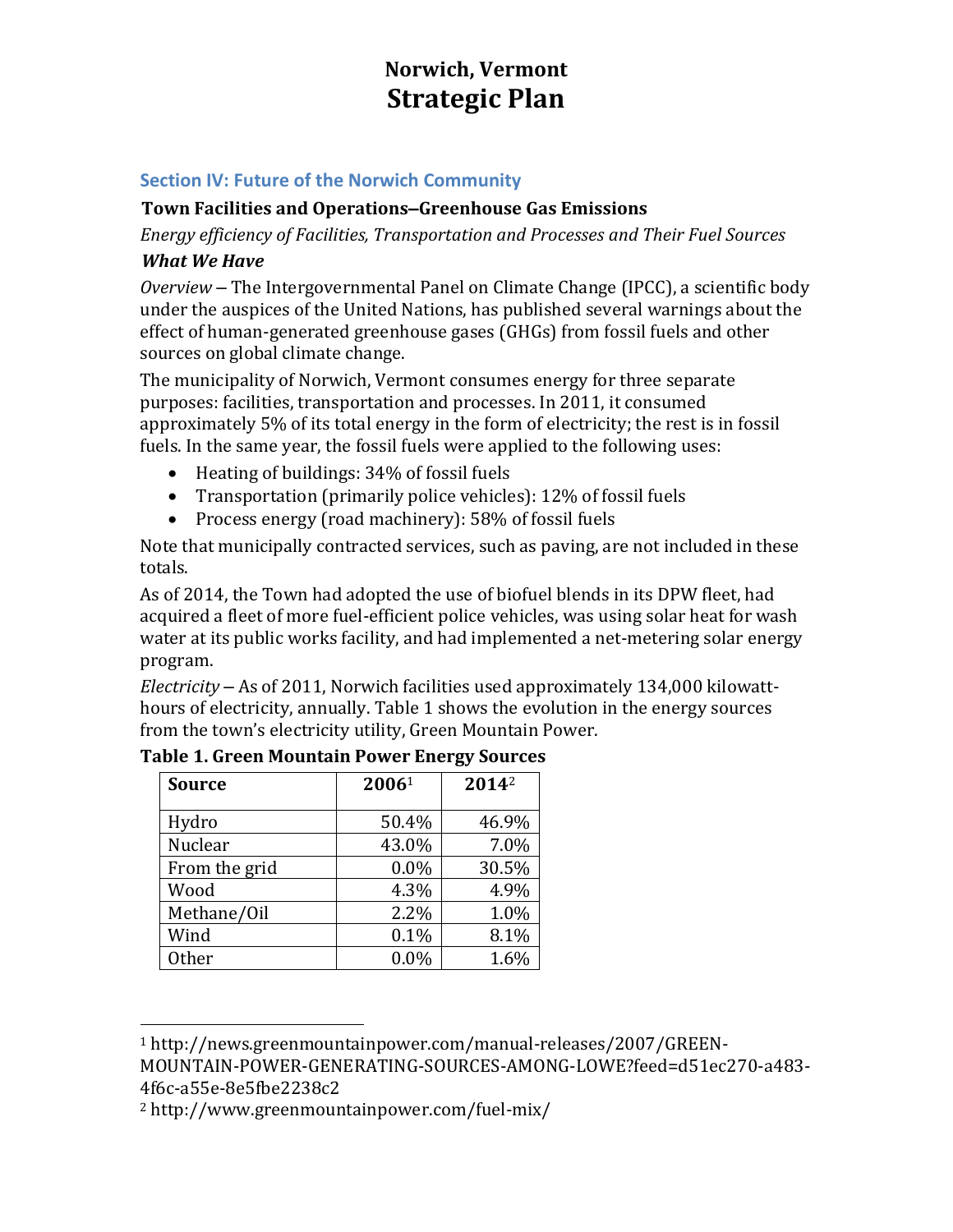This represented a very small carbon footprint in 2005, but with Vermont Yankee ceasing operation in 2014, the nuclear component of GMP's portfolio will be replaced by other sources. After GMP's merger with CVPS, its energy portfolio has changed, substantially to approximately 30% energy from the grid.

By the end of 2014, 90% of Norwich's electricity will come from photovoltaic arrays, using a net-metering arrangement.

*Heating of buildings* – The municipality uses two types of fuel for heat: fuel oil and propane. The estimated  $CO<sub>2</sub>$  contribution of fuel oil is 10.2 kg/gallon or 73.2 kg/10<sup>6</sup> Btu. The estimated  $CO<sub>2</sub>$  contribution of propane is 5.8 kg/gallon or 63.1 kg/10<sup>6</sup> Btu.<sup>3</sup> So, in 2011, the municipal contribution to  $CO<sub>2</sub>$  from heating was 98,000 kg.

*Transportation* – The town's primary use of energy is for the police fleet4—the public works director has a diesel-powered pickup and the fire chief has a gasolinepowered SUV. The estimated  $CO<sub>2</sub>$  contribution of gasoline oil is 8.9 kg/gallon or 71.3  $kg/10^6$  Btu.<sup>5</sup> So, in 2011, the municipal contribution to  $CO<sub>2</sub>$  from transportation was 35,000 kg.

*Process energy* – The town's road machinery are the primary consumers of diesel fuel in the course of repairing roadways and plowing snow. <sup>6</sup> The fire department's vehicles also consume diesel fuel—also process energy for fighting fires. The estimated  $CO<sub>2</sub>$  contribution of diesel fuel is 10.2 kg/gallon or 73.2 kg/10<sup>6</sup> Btu. So, in 2011, the municipal contribution to  $CO<sub>2</sub>$  from process energy was 187,000 kg.

# *What We Want*

The Town of Norwich will reduce annual net greenhouse gas emissions from energy consumption by all municipal sources relative to the 2012 baseline, contingent on no more than 10% additional life-cycle cost over conventional options, by:

- $\bullet$  25% by 2026
- 50% by 2038
- 75% by 2050

# *SWOT Analysis*

The "SWOT" analysis, shown in Table 2, weighs favorable and unfavorable influences that come from our own abilities and outside forces, and helps understanding of the above goal as:

 *Strengths –* The town tracks municipal energy use; it has used expert engineering consultants for advice; it is considering renewing or replacing aging facilities.

<sup>3</sup> US Energy Information Administration— Carbon Dioxide Emissions Coefficients: http://www.eia.gov/environment/emissions/co2\_vol\_mass.cfm

<sup>4</sup> 4 vehicles

 $5$  Ibid.

<sup>6</sup> Diesel – 5 dump trucks, 2 graders, 1 backhoe, 1 loader and sidewalk plow. Gasoline – various utility vehicles and maintenance equipment.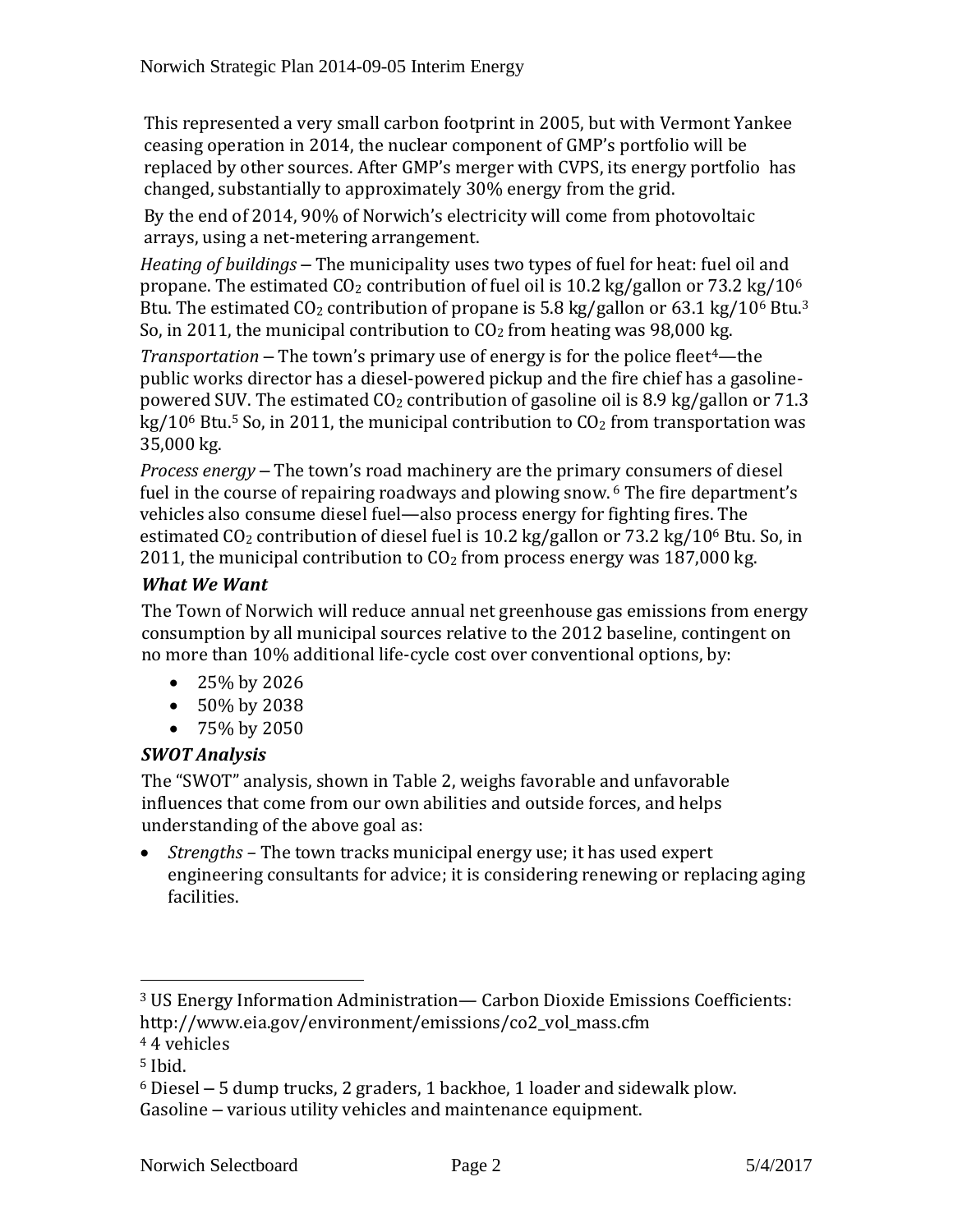- *Weaknesses –* Much of the town's energy use is from processes; first-cost versus life-cycle costing can be difficult to assess; voters may not opt for facility renewal.
- *Opportunities –* New technologies are becoming more affordable and available, both in the near and long term..
- *Threats –* Each promising technology has substantial drawbacks.

# *Implementation Plan*

*Means* – The town will draw on an engineering analysis to identify paths for GHG reduction in its energy use. The analysis will include strategies to be followed, plus engineering economics tools, such as spreadsheets to assess further options, as they become available over time. The town will assess the degree to which planning for energy efficiency can be built into its construction projects and equipment capital replacements. Identify and record a GHG-reduction "glide path" for each type of equipment and each facility.

*Implementation Team* – The implementation team will comprise future selectboards supported by the town manager and any engineering experts that he/she may hire.

*Metrics* – Use town records to track fuel and electricity usage. Use current U.S. Energy Information Agency statistics on  $CO<sub>2</sub>$  content of fuels to assess goals.<sup>7</sup> It's beyond the capability of Norwich to assess the upstream generation of  $CO<sub>2</sub>$ . Instead, Norwich must rely on national policy and its implementation by the energy sector to address its own CO<sub>2</sub> generation issues.

<sup>7</sup> US Energy Information Administration— Carbon Dioxide Emissions Coefficients: http://www.eia.gov/environment/emissions/co2\_vol\_mass.cfm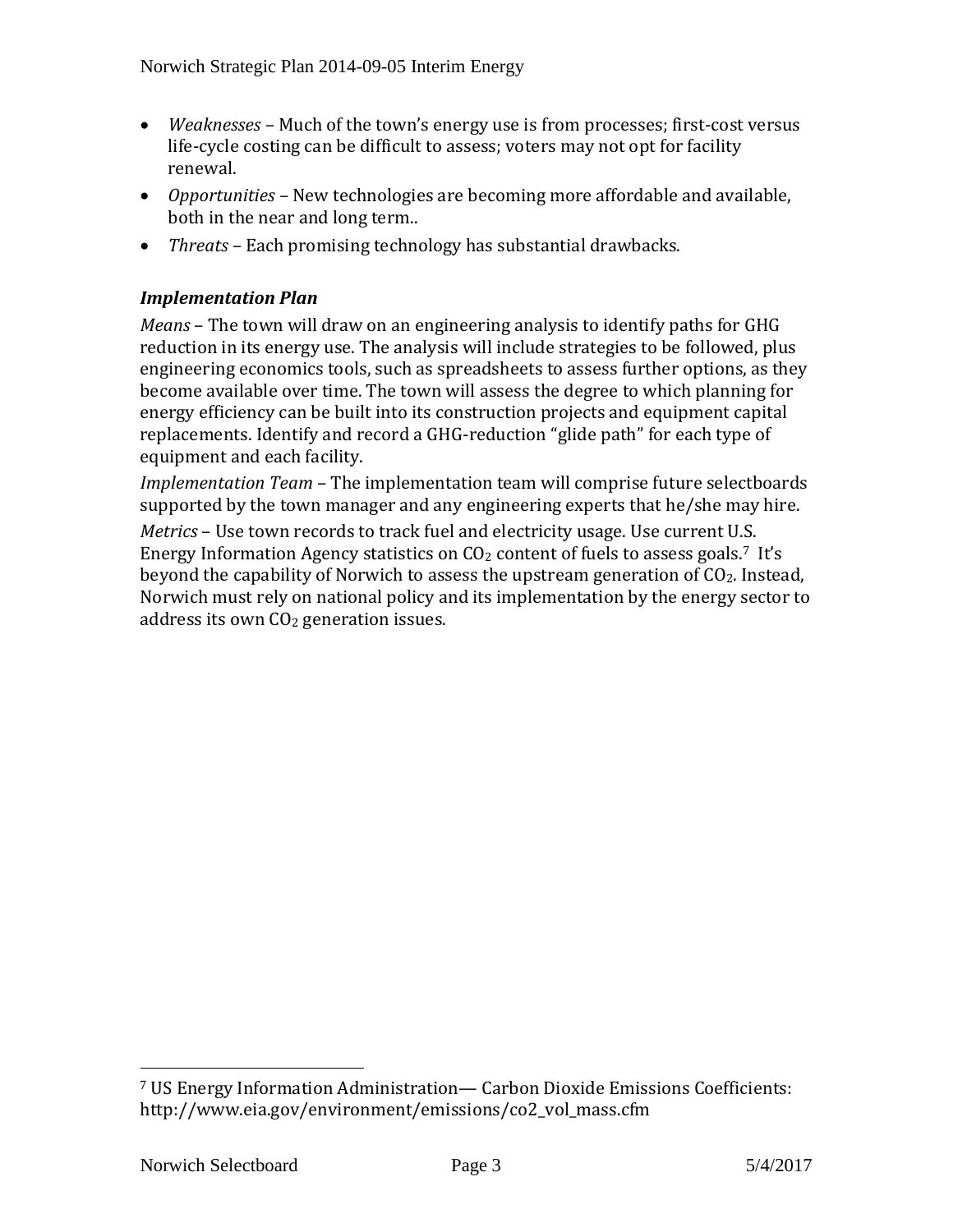# **Table 2. SWOT analysis for municipal energy goal.**

**Abilities:** Things that we may do for ourselves.

| <b>Positive</b>                                                                                                                                                                                                                                                        | <b>Negative</b>                                                                                                                                                                                                                                                                                                                                                                                  |
|------------------------------------------------------------------------------------------------------------------------------------------------------------------------------------------------------------------------------------------------------------------------|--------------------------------------------------------------------------------------------------------------------------------------------------------------------------------------------------------------------------------------------------------------------------------------------------------------------------------------------------------------------------------------------------|
| <b>Strengths</b>                                                                                                                                                                                                                                                       | <b>Weaknesses</b>                                                                                                                                                                                                                                                                                                                                                                                |
| Norwich has been tracking the<br>municipality's energy use, since<br>2004.<br>The town uses expert engineering<br>consultants to advise on practical<br>options.<br>Replacing aging facilities with new<br>$\bullet$<br>offers the prospect of improved<br>energy use. | Process energy cannot be reduced<br>below the intrinsic energy<br>requirement of the task to be<br>completed.<br>Capital investments may require<br>higher initial costs in order to lower<br>life-cycle costs.<br>Life-cycle costs are less certain than<br>initial costs.<br>Tracy Hall may be difficult to<br>upgrade economically.<br>The voters may opt not to upgrade<br>aging facilities. |

**Trends:** Things that others may do to/for us.

| <b>Positive</b>                                                                                                                                                                                                                                                                                                                                                                                                                                                                                                                                                     | <b>Negative</b>                                                                                                                                                                                                                                                                                                                                                                                                                                                                                                                                                                                                                                                                                                                                  |
|---------------------------------------------------------------------------------------------------------------------------------------------------------------------------------------------------------------------------------------------------------------------------------------------------------------------------------------------------------------------------------------------------------------------------------------------------------------------------------------------------------------------------------------------------------------------|--------------------------------------------------------------------------------------------------------------------------------------------------------------------------------------------------------------------------------------------------------------------------------------------------------------------------------------------------------------------------------------------------------------------------------------------------------------------------------------------------------------------------------------------------------------------------------------------------------------------------------------------------------------------------------------------------------------------------------------------------|
| <b>Opportunities</b>                                                                                                                                                                                                                                                                                                                                                                                                                                                                                                                                                | <b>Threats</b>                                                                                                                                                                                                                                                                                                                                                                                                                                                                                                                                                                                                                                                                                                                                   |
| Natural gas production offers the<br>prospect of reducing CO <sub>2</sub> production<br>from combustion in the near term.<br>Improved heat pump technologies<br>offer the prospect of capturing<br>ambient energy for building HVAC.<br>Lowering costs of photovoltaic cells<br>offer the prospect of supplying heat<br>pumps with solar energy.<br>Increasing use of hybrid technology<br>offers the prospect of more efficient<br>transportation power.<br>Other technologies may become<br>more affordable as climate change<br>becomes a more compelling issue. | New energy-saving technologies may<br>be too expensive or unavailable.<br>Natural gas production offers<br>$\bullet$<br>problems with collateral GHG<br>emissions in production, which are<br>hard to compare with petroleum oil<br>production.<br>Hydro-Québec hydro power has<br>$\bullet$<br>negative land impact, power lines<br>Solar energy: requires a large area<br>$\bullet$<br>per unit energy harvested; not<br>continuously available.<br>Wind energy: projects face local<br>opposition; not continuously<br>available.<br>Biofuels are not yet sustainable and<br>can have cold-weather issues.<br>National policy may be too little, too<br>late in facilitating the economic<br>implementation of GHG reduction<br>technologies. |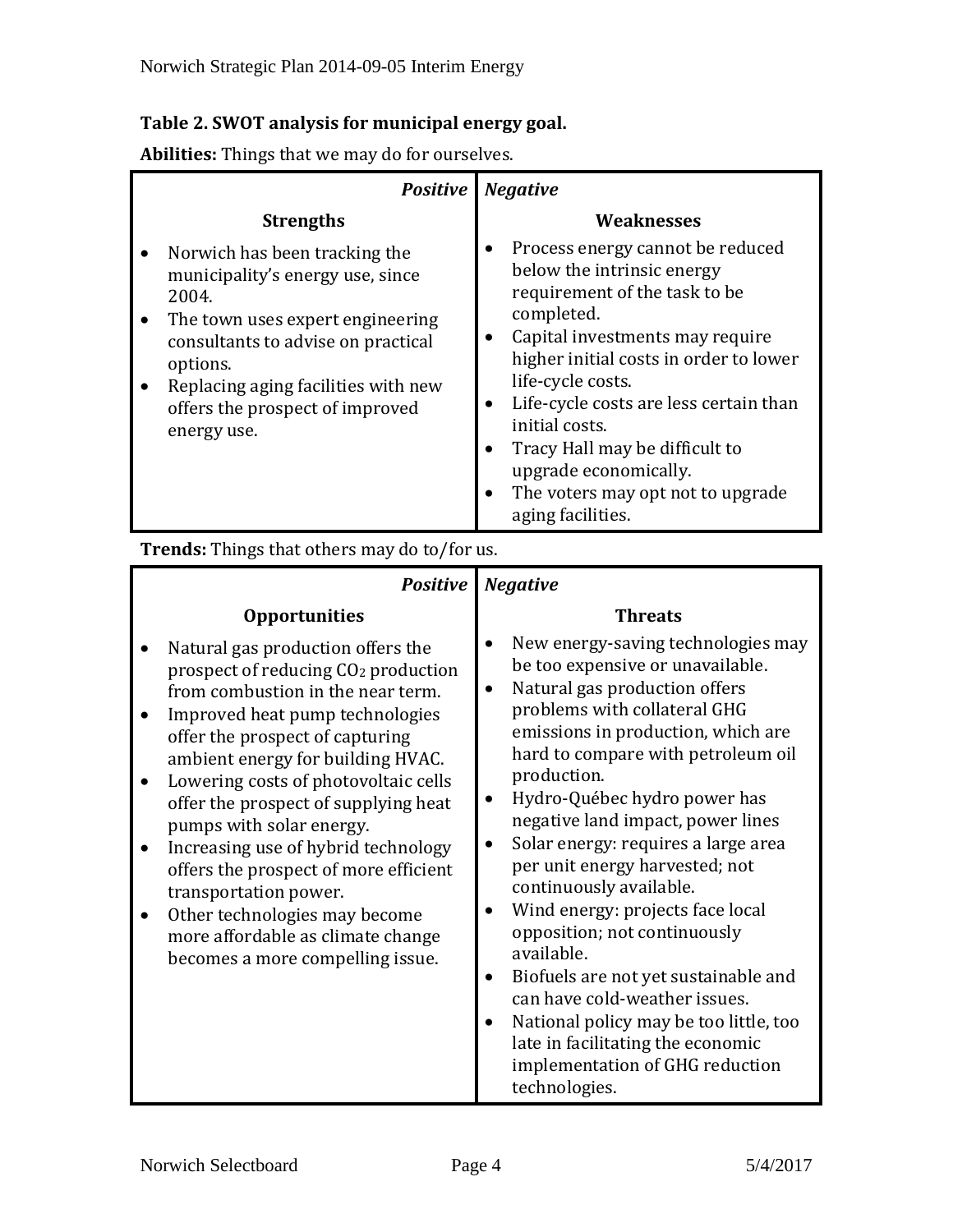*Strategies and Tasks* – Table 3 shows the individual steps and timeframes to achieve the municipal greenhouse reduction goals, using 2012 as a baseline. Most of them are for future town managers to investigate and for future selectboards to recommend as part of the town budget.

|                | 2011                                          | 2026                                                        | 2038                                                                                  | 2050                                                                    |
|----------------|-----------------------------------------------|-------------------------------------------------------------|---------------------------------------------------------------------------------------|-------------------------------------------------------------------------|
| Reduction goal | $0\%$                                         | 25%                                                         | 50%                                                                                   | 75%                                                                     |
| Total CO2 (kg) | 299,170                                       | 224,377                                                     | 149,585                                                                               | 74,792                                                                  |
| <b>End Use</b> | <b>Potential Strategies</b>                   |                                                             |                                                                                       |                                                                         |
| Heating        | Envelope<br>tightening,<br>propane<br>heating | New facilities,<br>Natural gas,<br>woodchips,<br>heat pumps | Energy<br>conservation<br>retrofit of<br><b>Tracy Hall</b><br>with solar heat<br>pump | Solar heat<br>pump for all<br>facilities with<br>fuel backup.           |
| Transportation | Smaller police<br>vehicles                    | Hybrid plug-in<br>vehicles                                  | Automated<br>traffic<br>monitoring to<br>reduce vehicle<br>use.                       | Remote<br>surveillance of<br>main routes to<br>minimize<br>vehicle use. |
| Process        | Biodiesel,<br>solar heated<br>water           | <b>CNG</b><br>conversion                                    | Possible<br>hybrid<br>vehicles                                                        | Possible plug-<br>in hybrid<br>vehicles                                 |
| Electricity    | Sustainable                                   | Solar                                                       | Solar                                                                                 | Solar                                                                   |

|  |  |  | <b>Table 3 Strategies and Tasks</b> |
|--|--|--|-------------------------------------|
|--|--|--|-------------------------------------|

*Obstacles* – Employ a public information campaign, using all available media and citizen participation to highlight the importance of GHG mitigation and Norwich's options for addressing it. Employ the town's representatives at the state and national levels to advocate for needed policy changes and pertinent funding.

*Budget* – Scoping budget to estimate cost of implementation. Budgeting of implementation.

# **Impact on the Future of Norwich**

The execution of a plan to mitigate municipal GHG emissions will likely affect levels of taxation, which may have the following effects on growth, demographics, and other factors

 *Growth* – Any added tax burden from implementation of GHG mitigation technologies will make Norwich less affordable than localities that do not take these measures, and thereby impede population growth. At the same time, the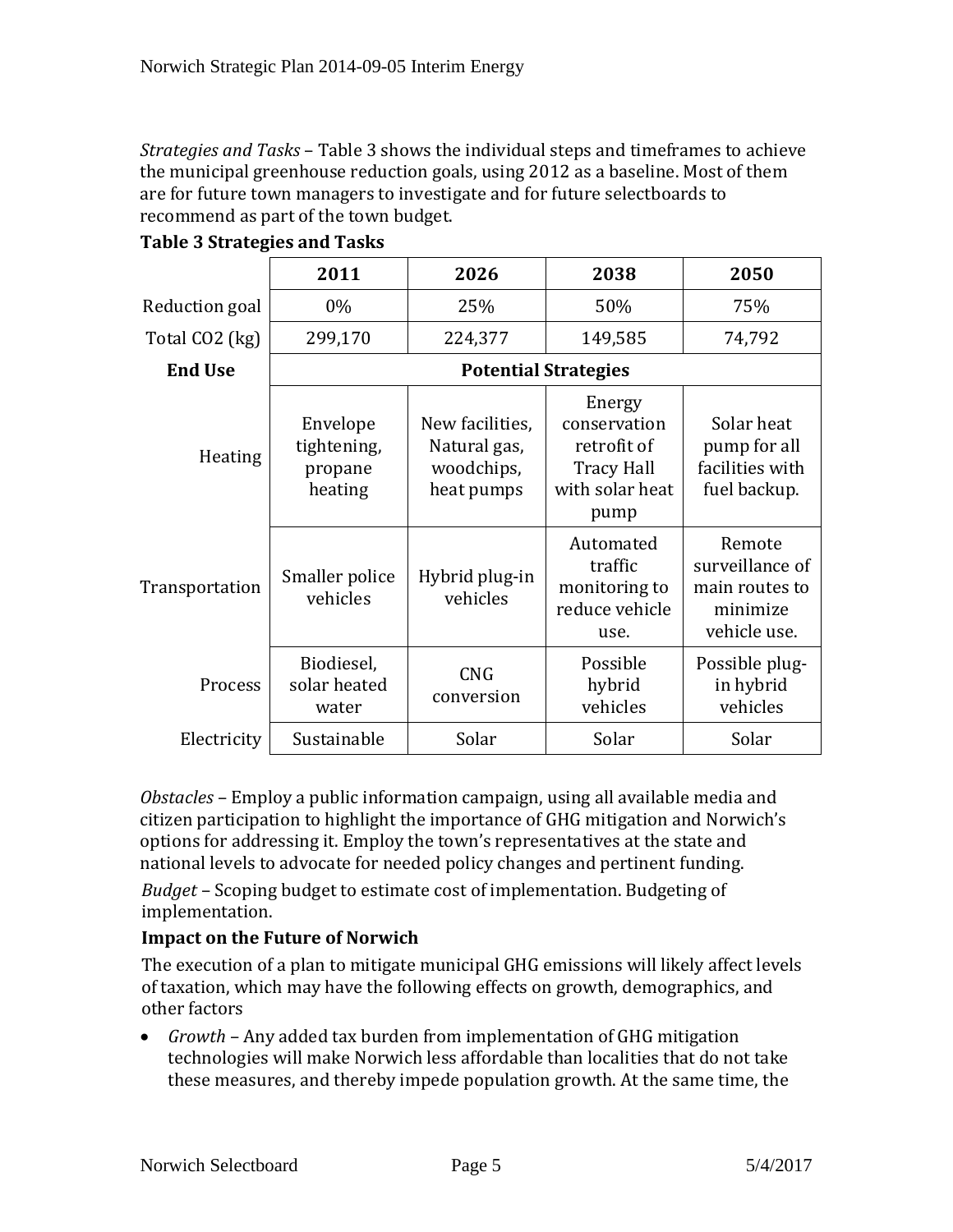implementation of GHG mitigation may make the community more attractive for supporters of ecological responsibility.

- *Demographics* Any added tax burden from implementation of GHG mitigation technologies will make Norwich less affordable than localities that do not take these measures, and thereby retain and attract residents with higher incomes than elsewhere, who are more committed to GHG reduction than people residing elsewhere.
- *Other* Norwich has the potential to become a noted leader in New England for implementing GHG mitigation.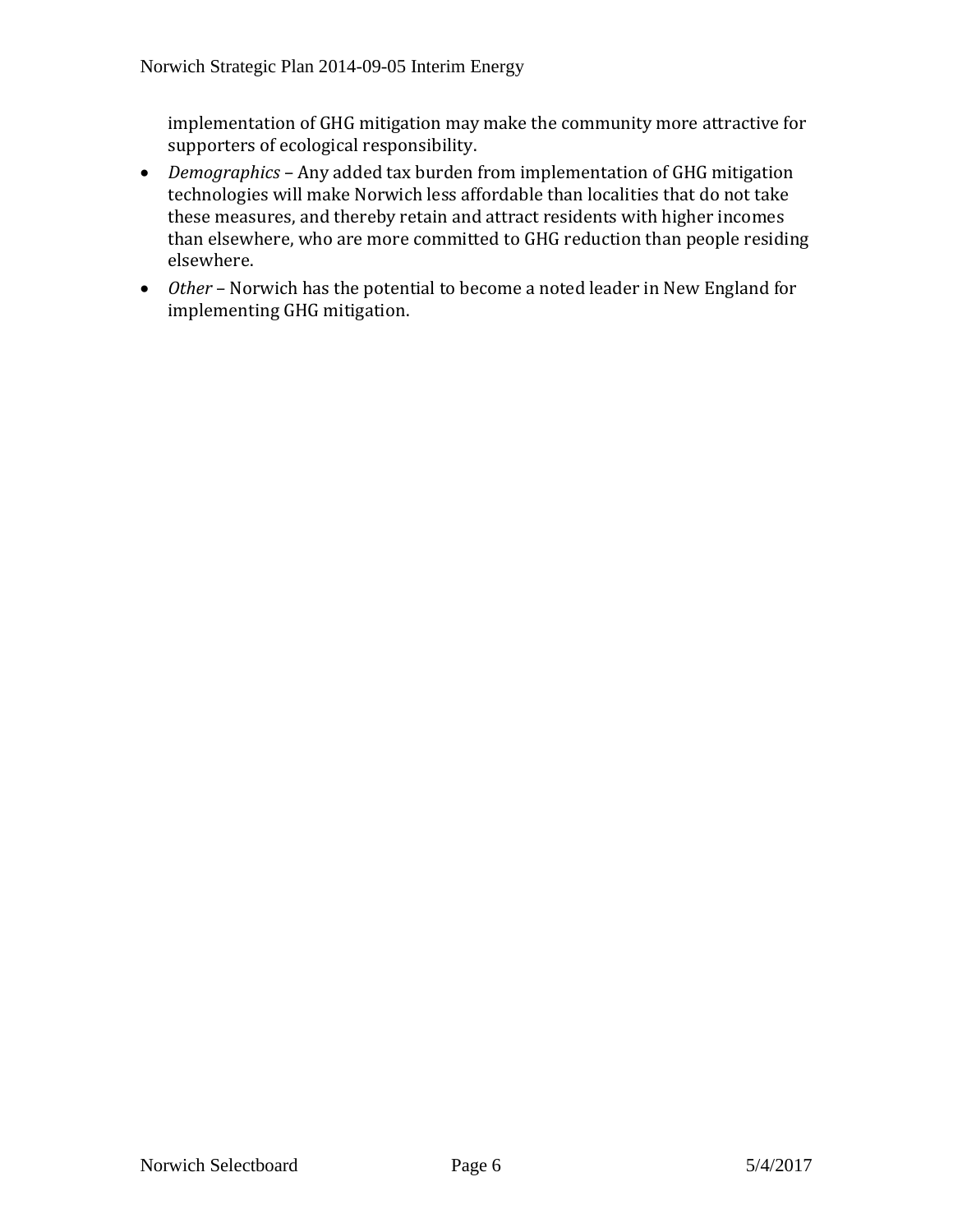### **Section IV: Future of the Norwich Community**

#### **Energy Efficiency and Sustainability**

*Sustainable Development: higher density, energy-efficient development; energyefficient transportation; energy efficient new buildings; upgrade older buildings for energy efficiency; small-scale energy generation.*

#### *What We Have*

Climate change and the cost of fuels, both fossil and renewable, are driving factors inducing greater energy efficiency and sustainability. The scientific consensus is that current climate change is primarily driven by human activities. Generations to come will feel the effects of this change.

A report prepared for the Vermont Director of the Air Pollution Control Division suggests that:  $8$ 

If current high emissions continue, Vermont's summer climate by 2080 will feel similar to the climate of northwest Georgia for the period 1961-1990. However, if emissions are greatly reduced, the climate of Vermont will more closely resemble the climate of southeastern Ohio.

The report suggested a series of effects that include, a late arrival of winter with milder temperatures and precipitation that trends more towards ice and rain than snow, a greater tendency of flooding year-round, more frequent and prolonged droughts, hotter summers, and more frequent heavy precipitation events. According to sources cited in the *New York Times*, severe storms are becoming more frequent. *<sup>9</sup>*

Vermont's Comprehensive Energy Plan sets a goal of obtaining 90% of our energy needs from renewable sources by 2050. <sup>10</sup> It is based on the following strategy to virtually eliminate Vermont's reliance upon oil by mid-century:

- Increase efficiency measures
- Greater use of clean, renewable sources for electricity, heating, and transportation, and electric vehicle adoption
- Increasing use of natural gas and biofuel blends where nonrenewable fuels remain necessary

The Town of Norwich and certain enterprising residents have embarked on residential and community-scale building efficiency and solar energy projects. In addition, Norwich has become a Property Assessed Clean Energy (PACE) district. PACE is a method of financing energy improvements, which allows homeowners to

<sup>8</sup> Betts, Alan K. "Climate Change in Vermont". June 2011

<sup>9</sup> Wald, Matthew L. and Schwartz, John. "Weather Extremes Leave Parts of U.S. Grid Buckling". *New York Times*: July 25, 2012.

<sup>10</sup> Vermont Department of Public Service, December 2011, Comprehensive Energy Plan 2011—Vermont's Energy Future,

[http://publicservice.vermont.gov/publications/energy\\_plan,](http://publicservice.vermont.gov/publications/energy_plan) P. 3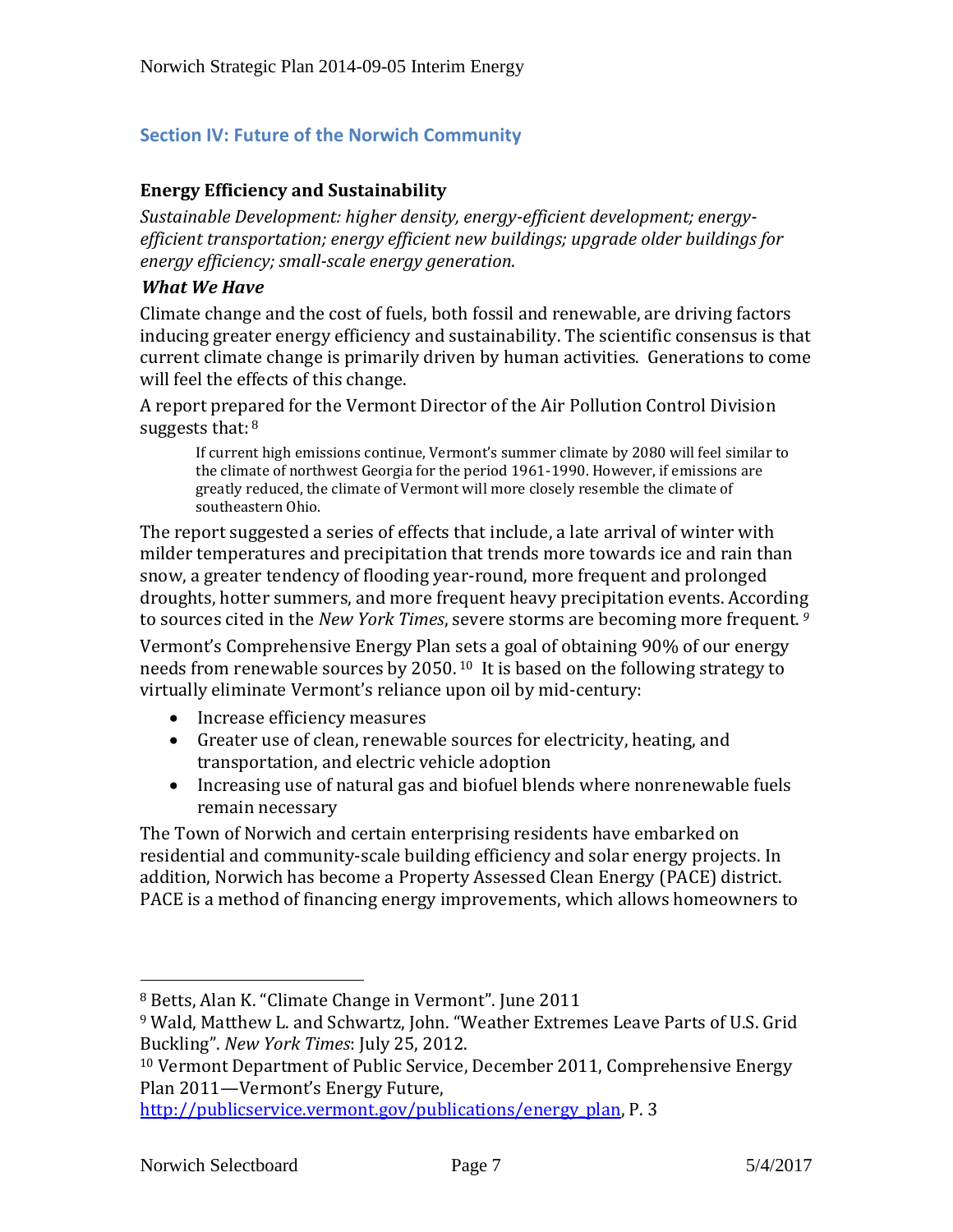invest in efficiency or renewable energy improvements to their homes through on a special assessment tied to the property.<sup>11</sup>

Another aspect of sustainability is solid waste. Vermont's solid waste law, Universal Recycling (Act 148), encourages the diversion of recyclables and organic waste material from landfills into sustainable options, including re-use and composting.<sup>12</sup>

# *What We Want*

Residents and property owners of the Town of Norwich will reduce annual net greenhouse gas emissions from energy consumption by all municipal sources relative to the 2012 baseline, within the economic constraints of individual residents and property owners, by:

- 25% by 2026
- $\bullet$  50% by 2038
- 75% by 2050

Note that meeting 90% of Norwich's overall energy needs from renewable sources by 2050 is a strategy endorsed by the Vermont Energy Plan. <sup>13</sup>

# *SWOT Analysis*

The "SWOT" analysis, shown in Table 4, weighs favorable and unfavorable influences that come from our own abilities and outside forces, and helps understanding of the above goal as:

- *Strengths* The town has an active energy committee, drawn from its welleducated and relatively affluent population, supported by its Town Plan and PACE funding.
- *Weaknesses* To date property owners have shown no widespread tendency to implement energy upgrades, nor is there a centralized means for tracking their efforts.
- *Opportunities* New technologies are becoming more affordable and available, both in the near and long term. Norwich has multiple sources of expertise to draw upon from local support agencies.
- *Threats* Subsidies and incentives for energy conservation have expiration dates and action at the national level to provide new ones is uncertain; energy saving technologies may be too expensive to reach the later goals.

<http://www.anr.state.vt.us/dec/wastediv/solid/Act148.htm>

<sup>11</sup> Efficiency Vermont, 2014, Resources for PACE Town Administrators, [https://www.efficiencyvermont.com/for-our-partners/PACE-For-Town-](https://www.efficiencyvermont.com/for-our-partners/PACE-For-Town-Administrators/General-Info/Overview)[Administrators/General-Info/Overview](https://www.efficiencyvermont.com/for-our-partners/PACE-For-Town-Administrators/General-Info/Overview)

<sup>12</sup> Vermont Department of Environmental Conservation, Act 148, Vermont's Universal Recycling Law,

<sup>13</sup> Vermont Department of Public Service, December 2011, Comprehensive Energy Plan 2011—Vermont's Energy Future,

[http://publicservice.vermont.gov/publications/energy\\_plan,](http://publicservice.vermont.gov/publications/energy_plan) P. 3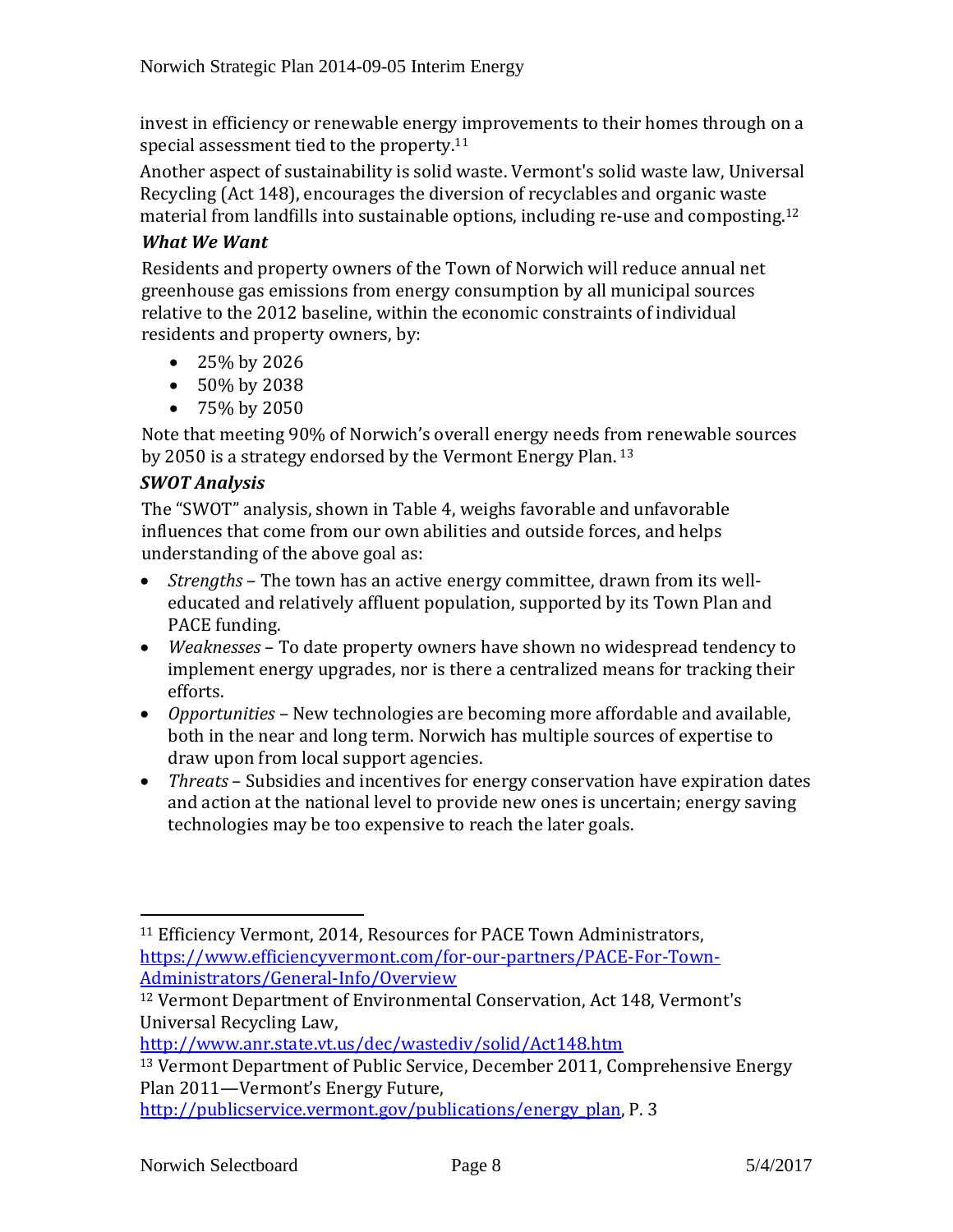# **Table 4. SWOT analysis for municipal energy goal.**

**Abilities:** Things that we may do for ourselves. (See also Table 2.)

|                                                  | <b>Positive</b>                                                                                                                                                                                                                                                                                                                                                                                                                                                                 | <b>Negative</b>                                                                                                                                                                                                                                                                                                                                                                                                 |
|--------------------------------------------------|---------------------------------------------------------------------------------------------------------------------------------------------------------------------------------------------------------------------------------------------------------------------------------------------------------------------------------------------------------------------------------------------------------------------------------------------------------------------------------|-----------------------------------------------------------------------------------------------------------------------------------------------------------------------------------------------------------------------------------------------------------------------------------------------------------------------------------------------------------------------------------------------------------------|
|                                                  | <b>Strengths</b>                                                                                                                                                                                                                                                                                                                                                                                                                                                                | Weaknesses                                                                                                                                                                                                                                                                                                                                                                                                      |
| $\bullet$<br>$\bullet$<br>$\bullet$<br>$\bullet$ | Educated, comparatively affluent<br>population.<br>Norwich has an active citizen-based<br>energy committee that can tap<br>support from expertise from<br>residents and other groups.<br>Town Plan supports energy<br>conservation and efficiency.<br>PACE funding is available in Norwich.<br>Active public transit service from<br>downtown to other area towns.<br>Campaigns for energy conservation<br>and solar energy are increasing<br>participation by building owners. | There is no centralized capability for<br>tracking energy consumption in the<br>community.<br>Energy may not be a high priority for<br>personal spending among property<br>owners.<br>Citizen energy activism can have only<br>limited scope and impact by itself.<br>Town institutions have been slow to<br>make energy a priority.<br>Spread-out nature of town<br>diminishes economics of public<br>transit. |

#### **Trends:** Things that others may do to/for us.

| <b>Positive</b>                                                                                                                                                                                                                                                                                                                                                                                                                                                                                                                                                                                                                                                                                  | <b>Negative</b>                                                                                                                                                                                                                                                                                                                                                                                                                                                                                                                                                                    |  |
|--------------------------------------------------------------------------------------------------------------------------------------------------------------------------------------------------------------------------------------------------------------------------------------------------------------------------------------------------------------------------------------------------------------------------------------------------------------------------------------------------------------------------------------------------------------------------------------------------------------------------------------------------------------------------------------------------|------------------------------------------------------------------------------------------------------------------------------------------------------------------------------------------------------------------------------------------------------------------------------------------------------------------------------------------------------------------------------------------------------------------------------------------------------------------------------------------------------------------------------------------------------------------------------------|--|
| <b>Opportunities</b>                                                                                                                                                                                                                                                                                                                                                                                                                                                                                                                                                                                                                                                                             | <b>Threats</b>                                                                                                                                                                                                                                                                                                                                                                                                                                                                                                                                                                     |  |
| Energy service providers may be able<br>to provide data for the 05055<br>footprint.<br>Norwich can avail itself of<br>technologies from local energy<br>companies.<br>Norwich's electrical energy utility<br>has supported energy conservation,<br>renewables and efficiency.<br>Natural gas production offers the<br>prospect of reducing CO <sub>2</sub> production<br>from combustion in the near term.<br>Improved heat pump technologies<br>for building HVAC and lowering costs<br>of photovoltaic cells offer synergy.<br>Increasing use of hybrid technology<br>offers the prospect of more efficient<br>transportation power.<br>Multiple support agencies are<br>available regionally. | Subsidies on Electric Vehicles and<br>solar installations to expire at the<br>end of 2016.<br>New energy-saving technologies may<br>be too expensive or unavailable.<br>With the merger of Vermont's<br>electric utilities the provenance of its<br>electricity supply may become<br>difficult to characterize for GHG<br>content<br>National policy may be too little, too<br>late in providing incentives for the<br>implementation of GHG reduction<br>technologies.<br>Vermont statute does not support<br>energy conservation in the manner<br>that it supports solar energy. |  |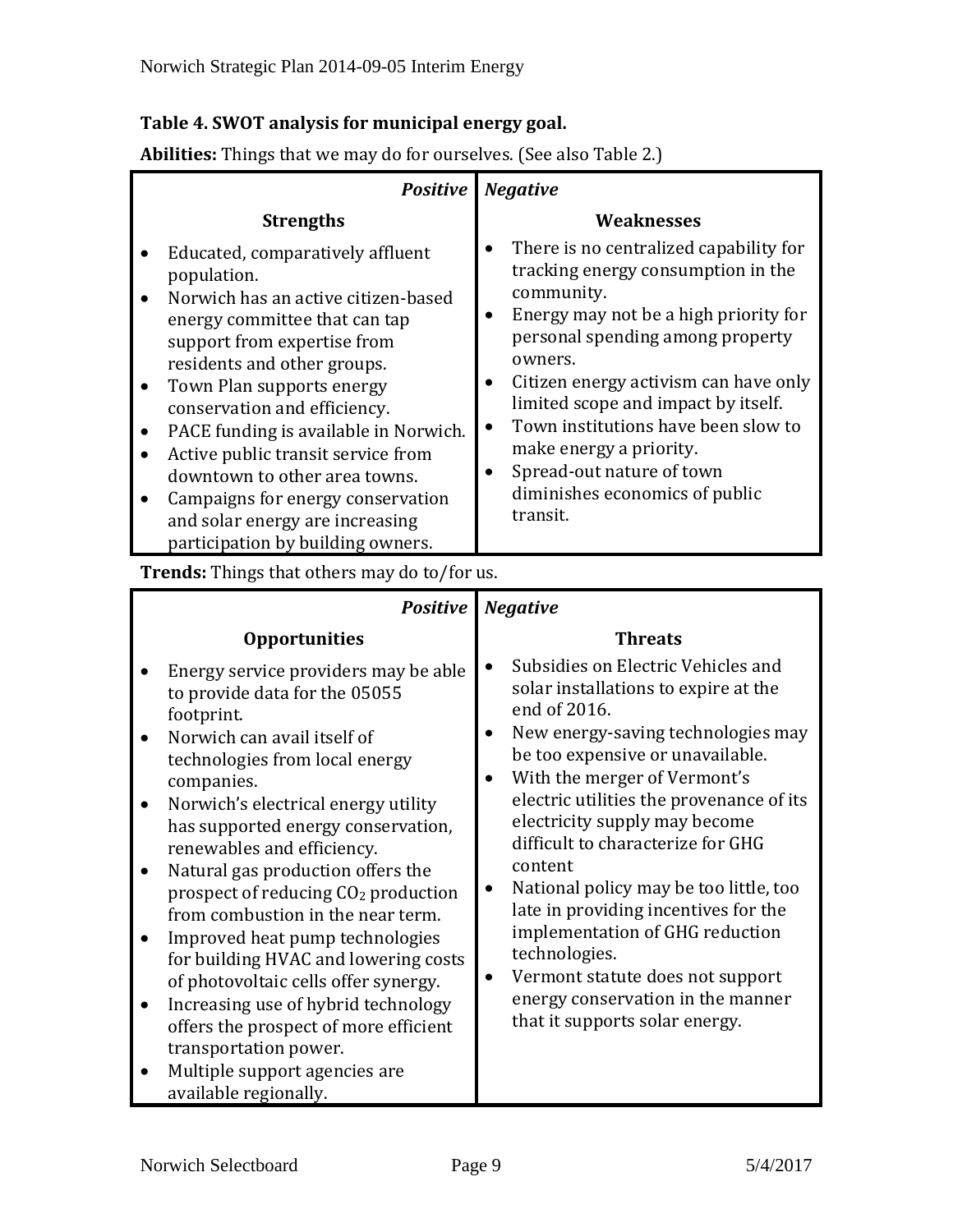# *Implementation Plan*

*Means* – Town volunteers, town commissions and boards, and contracted subject matter experts will draw on best practices to identify pathways for GHG reduction in its energy use. The pathways will encompass sustainable development, energyefficient buildings and small-scale energy generation. Identify and record a GHGreduction "glide path" for each pathway.

*Implementation Team* – The implementation team will comprise the Norwich Energy Committee, the Norwich Planning Commission, the Design Review Board and contracted subject-matter experts, supported by town policies and funding for local advisory agencies, provided by Norwich voters.

*Metrics* – The most direct method for acquiring building energy use data would be to request of those electrical and fuel vendors, serving Norwich. They may be able to provide current and historical data for the 05055 footprint.

If the first approach doesn't succeed, use estimation techniques to compare future states with 2012. Use the database from the town grand list data to create an energy use model. Use traffic counts and a profile of vehicles using the town roads to create an estimate of vehicular energy consumed.

Use current U.S. Energy Information Agency statistics on  $CO<sub>2</sub>$  content of fuels to assess goals. <sup>14</sup> It's beyond the capability of Norwich to assess the upstream generation of CO2. Instead, Norwich must rely on national policy and its implementation by the energy sector to address its own  $CO<sub>2</sub>$  generation issues.

*Strategies and Tasks* – The Norwich Town Plan addresses sustainable development with higher density settlement patterns, improving the building stock with energy efficient new buildings the upgrading of older buildings for energy efficiency, the use of small-scale energy generation and promotion of energy-efficient transportation;.

- *Sustainable development* Assemble information on sustainable development best practices with an emphasis on energy conservation for developers to use when drafting proposals. Identify areas that would support sustainable development. Provide information to realtors and developers.
- *Energy-efficient buildings* Identify technologies and corresponding funding mechanisms that can be applied to upgrading the energy efficiency of Norwich's current private building stock and also for new buildings in town.
	- o Appropriate funds for, competitively bid and contract for an energy auditing service that delivers audits to property owners, based on the value of the property. Develop a database that provides a record for each participating property owner.
	- o Provide equivalent temporary tax exemption for energy improvements to new and existing properties on the documented cost for the energy retrofit or a flat fee for types of upgrade over existing practice per unit of installation.

<sup>14</sup> US Energy Information Administration— Carbon Dioxide Emissions Coefficients: http://www.eia.gov/environment/emissions/co2\_vol\_mass.cfm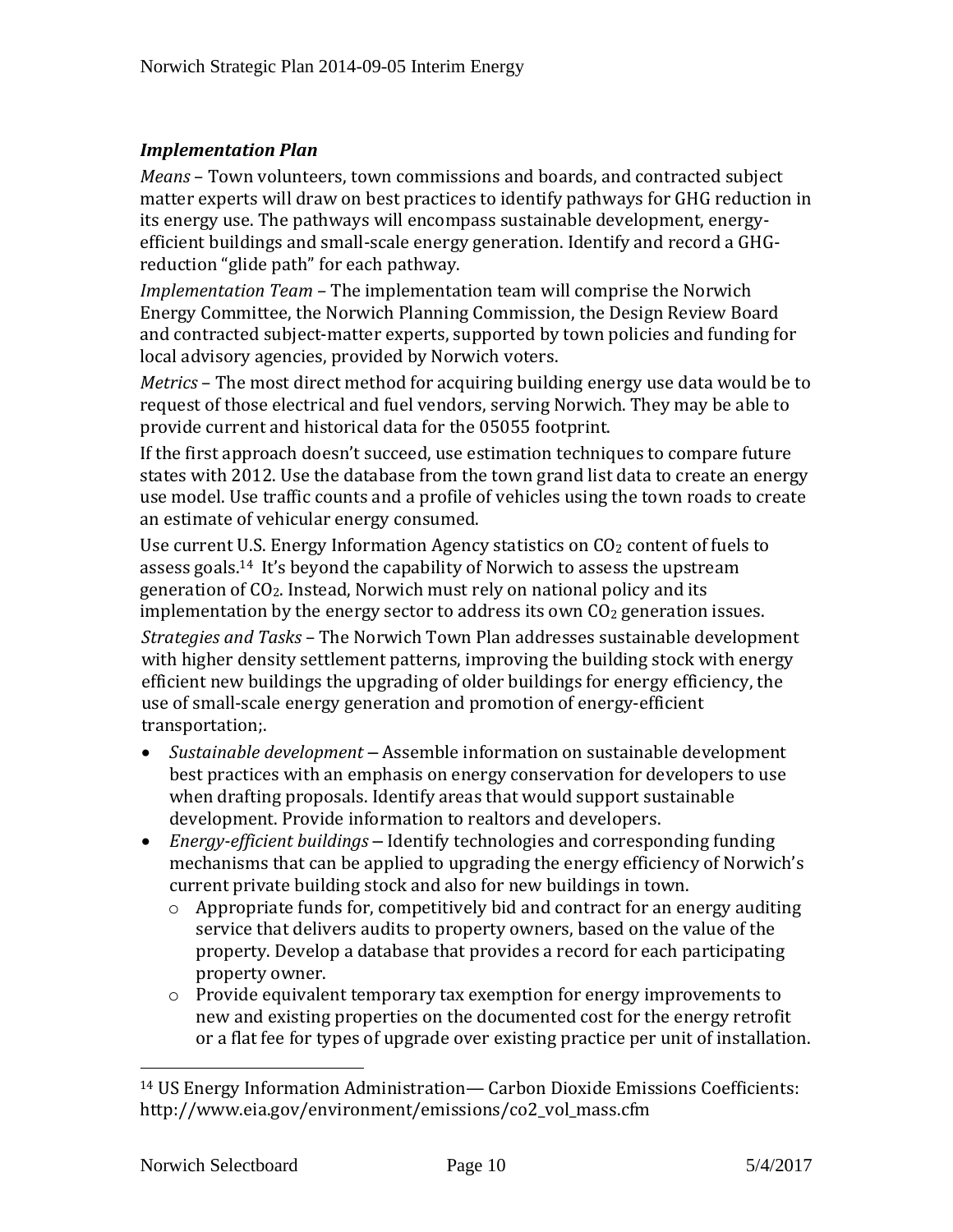Beneficiaries participate in the centralized database for the properties involved. This would require a change in Vermont statute.

- o For existing buildings, develop an outreach program that harvests the information gained in assessments to alert property owners to the potential for voluntary energy efficiency improvement of each property. Identify and record a GHG-reduction "glide path" for each building. Identify 2012 datum for each.
- o For designers and builders of new buildings, assemble information on best practices to use when developing projects. Prepare companion information for prospect new building owners.
- o Mobilize the Norwich Energy Committee and other community resources to provide outreach on building energy efficiency through list server postings, workshops, information tables, informal discussions, and other means.
- *Small-scale energy generation* As provenance of electricity difficult to identify as being from non-GHG sources, identify sites for off-property solar installations, zone accordingly, and provide temporary tax exemption for installations.

Table 5 shows the individual steps and timeframes to achieve the municipal greenhouse reduction goals. Most of them are for future town managers to investigate and for future selectboards to recommend as part of the town budget.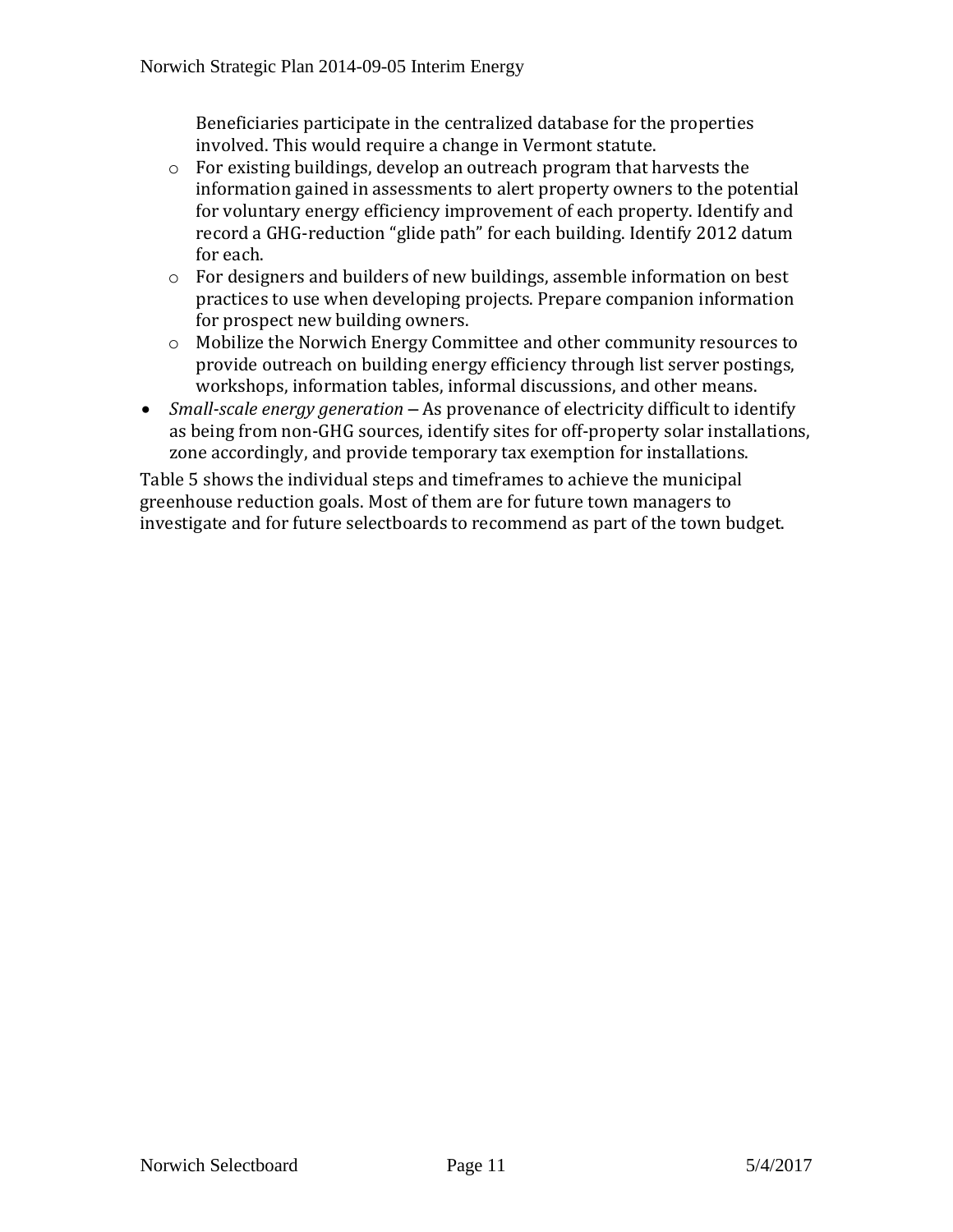|                            | 2012                                                                                                     | 2026                                                                                              | 2038                                                                               | 2050                                                                          |
|----------------------------|----------------------------------------------------------------------------------------------------------|---------------------------------------------------------------------------------------------------|------------------------------------------------------------------------------------|-------------------------------------------------------------------------------|
| Reduction goal             | 0%                                                                                                       | 25%                                                                                               | 50%                                                                                | 75%                                                                           |
| Total CO2 (kg)             | Per property,<br>data to be<br>estimated,<br>then collected<br>for database.                             | Use database:<br>25% of<br>buildings                                                              | Use database:<br>50% of<br>buildings                                               | Use database:<br>75% of<br>buildings                                          |
| <b>End Use</b>             | <b>Potential Strategies</b>                                                                              |                                                                                                   |                                                                                    |                                                                               |
| <b>Building</b><br>energy  | Primarily fuel<br>oil and<br>propane                                                                     | Energy<br>conservation<br>emphasis.<br>Conversions to<br>natural gas,<br>woodchips,<br>heat pumps | <b>New</b><br>construction<br>using<br>sustainable<br>practices with<br>incentives | <b>New</b><br>construction<br>using net zero<br>practices with<br>incentives  |
| Transportation             | Prevalent use<br>of gasoline,<br>individual<br>vehicles with<br>high traffic<br>volume at rush<br>hours. | Plug-ins for<br>electric<br>vehicles.<br>Expanded<br>bicycle routes<br>in town and<br>beyond.     | Prototype<br>public transit<br>routes and<br>parking for<br>commuters.             | Expanded<br>public transit<br>network and<br>parking for<br>commuters.        |
| Sustainable<br>development | Individual<br>projects                                                                                   | Identification<br>of favorable<br>sites                                                           | Development<br>uses<br>sustainable<br>practices                                    | Development<br>uses net zero<br>practices tied<br>to public<br>transportation |
| Electricity                | Sustainable                                                                                              | Sustainable                                                                                       | Sustainable                                                                        | Sustainable                                                                   |

**Table 5 Strategies and Tasks**

 *Energy-efficient transportation* – Develop strategies to minimize commuting trips with a ride-sharing, public transit, or synergy with school transportation for traffic at peak times. Incorporate park-and-ride lots for commuters coming from outlying communities. Enhance pedestrian and bicycle routes.

*Obstacles* – Employ a public information campaign, using all available media and citizen participation to highlight the importance of GHG mitigation and Norwich's options for addressing it.

Employ temporary tax exemption incentives for energy upgrades of individual properties. Employ voter-approved appropriations to co-fund energy conservation assessment services for: 1) properties in town and 2) public transportation options.